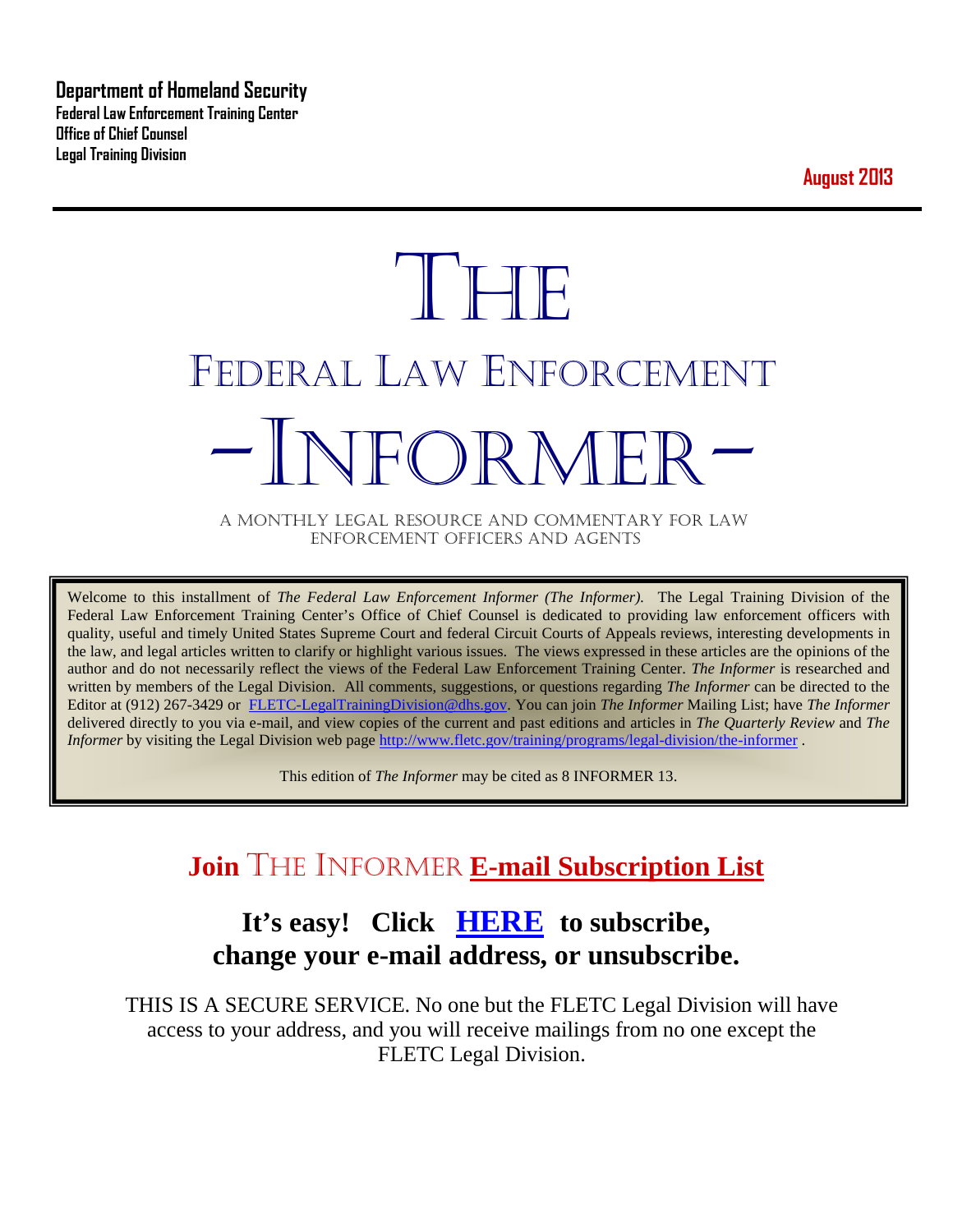# **In This Issue**

# **Case Summaries**

## **Circuit Courts of Appeals**

## **Click [Here](#page-2-0)**

| 1 <sup>st</sup> Circuit 2 <sup>nd</sup> Circuit 5 <sup>th</sup> Circuit |  |
|-------------------------------------------------------------------------|--|
| 6 <sup>th</sup> Circuit 7 <sup>th</sup> Circuit 8 <sup>th</sup> Circuit |  |
| 10 <sup>th</sup> Circuit                                                |  |

**\*\*\*\*\*\*\*\*\*\*\*\*\*\*\*\*\*\*\*\*\*\*\*\*\*\*\*\*\*\***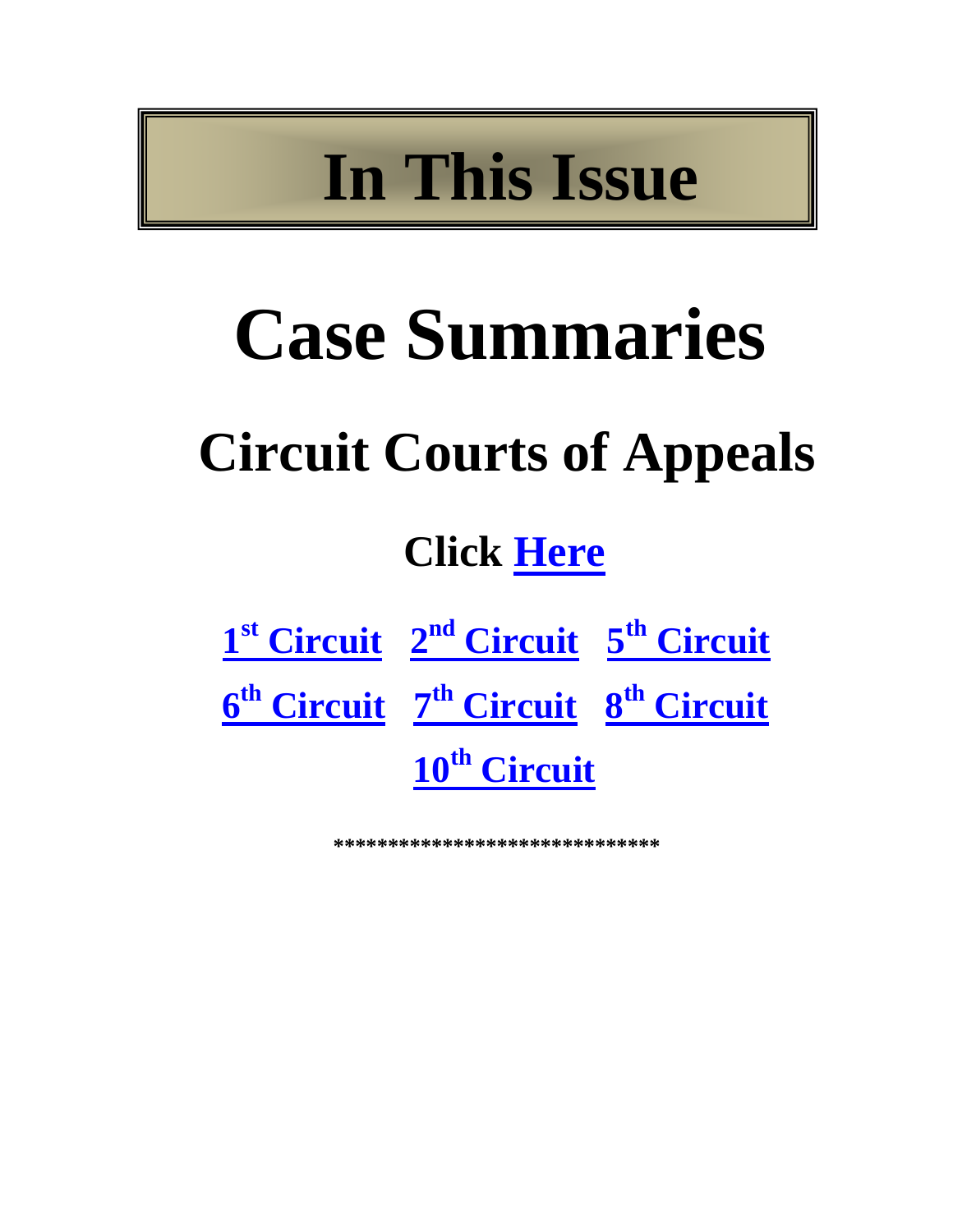## CASE SUMMARIES

## Circuit Courts of Appeals

## <span id="page-2-1"></span><span id="page-2-0"></span>**1st Circuit**

#### **United States v. Mouscardy, 2013 U.S. App. LEXIS 14252 (1st Cir. Mass. July 15, 2013)**

A person called 911 and reported a man was assaulting a woman on a street corner. When police officers arrived, they found a man and woman fitting the description provided by the 911 caller. The officers detained the man, who refused to provide identification or tell the officers his name. After a few minutes, the man became visibly agitated, nervous and fidgety and refused an officer's request to remove his hand from his jacket pocket. When the officer attempted to conduct a *Terry* frisk, the man fled. The officers apprehended the man, later identified as Mouscardy, and recovered a small handgun Mouscardy removed from his jacket pocket during the chase. Mouscardy was charged with being a felon in possession of a firearm.

Mouscardy argued the officers did not have reasonable suspicion to detain him, the duration of the stop was unreasonable, and the initiation of the *Terry* frisk was unlawful.

The court held the officers had reasonable suspicion to support a *Terry* stop. A few minutes after receiving the 911 call, the officers found a man and woman at the location described by the caller. Based on these facts, it was objectively reasonable for the officers to suspect Mouscardy was involved in criminal activity.

The court further held the duration of the stop was reasonable. The purpose for stopping and questioning Mouscardy was to investigate a reported assault. The officers diligently performed their investigation; however, Mouscardy's unresponsiveness to the officer's reasonable questions prevented the officers from completing their investigation more quickly. Mouscardy could not complain about a delay he caused.

Finally, the court held the officers had reasonable suspicion to believe Mouscardy had a weapon. The officers responded to a report of a man beating a woman in the street. When an officer has reasonable suspicion a crime of violence has occurred, the same facts that supported the initial stop will also support a *Terry* frisk. In addition, Mouscardy's failure to identify himself, his refusal to remove his hand from his jacket pocket and his nervous and agitated behavior were relevant factors to support the reasonable belief Mouscardy might be armed and dangerous.

Click **[HERE](http://docs.justia.com/cases/federal/appellate-courts/ca1/11-2356/11-2356-2013-07-15.pdf)** for the court's opinion.

\*\*\*\*\*

#### **United States v. Carrigan, 2013 U.S. App. LEXIS 14677 (1st Cir. Mass. July 19, 2013)**

An individual called 911 and reported a man driving an Acura attempted to rob him at gunpoint. The caller described the assailant and provided a license plate number for the Acura. Within thirty minutes, police officers located the unoccupied Acura parked on the street. A short time later, a man fitting the description of the assailant got into the Acura and drove away. Police officers followed the Acura and saw the driver turn into a residential driveway and turn off the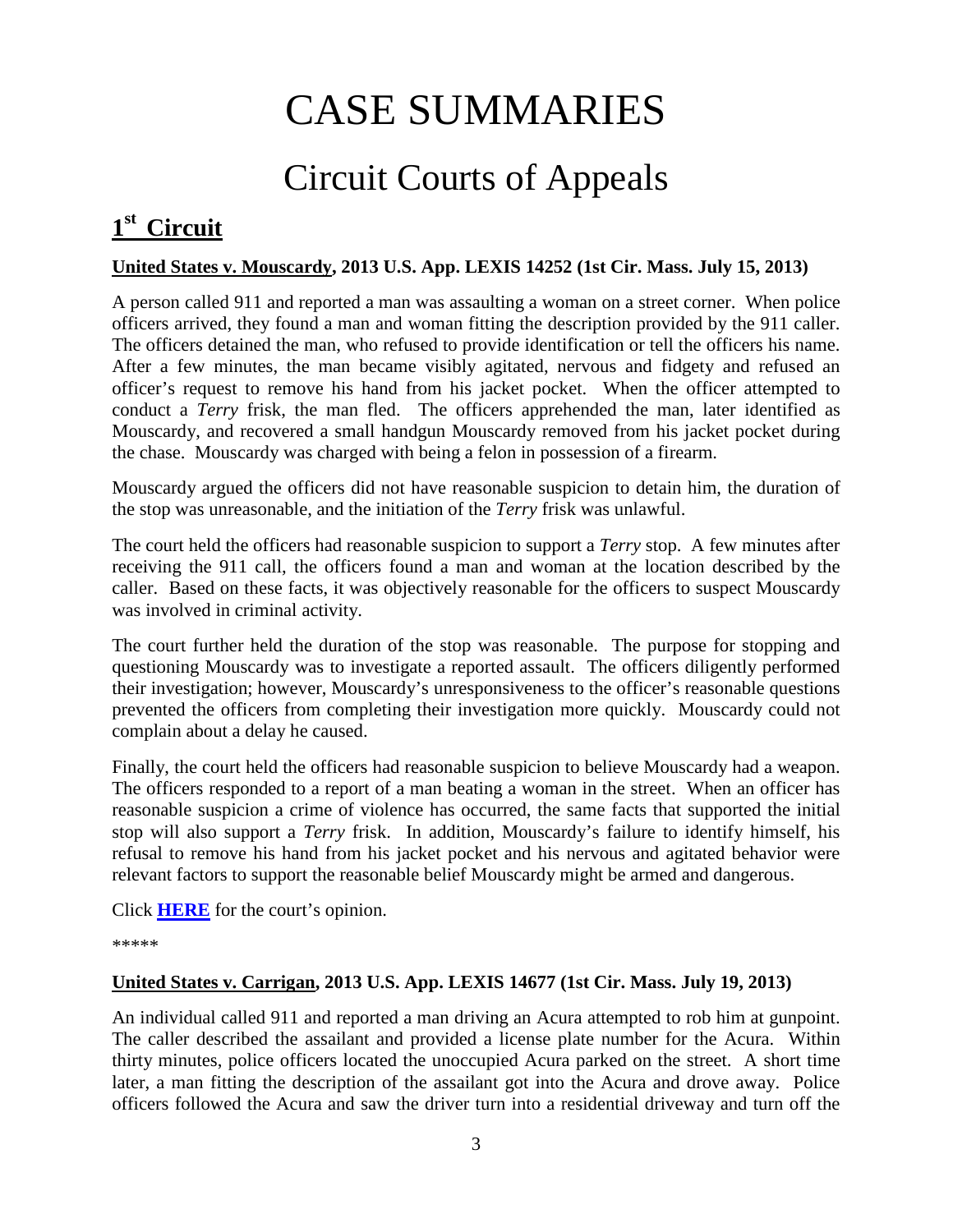headlights in what the officers believed was an attempt to avoid marked police cars stationed at an intersection the driver had been approaching. After the driver pulled to the end of the driveway, he backed down the driveway, opened his door briefly and then accelerated back up the driveway.

Several police officers, some with their weapons drawn approached the Acura, identified themselves and told the driver to raise his hands. One of the officers opened the passenger's side door, turned off the ignition and put the car in park. Another officer pulled the driver, later identified as Carrigan, out of the driver's side door. The officer handcuffed Carrigan, pushed him to the ground and performed a *Terry* frisk. The officer found a loaded handgun in Carrigan's jacket pocket. Carrigan was charged with being a felon in possession of a firearm.

Carrigan argued the officers lacked reasonable suspicion to stop him, and what began as a *Terry*  stop became a *de facto* arrest without probable cause when the officers forcefully pulled him out of the car and handcuffed him.

The court disagreed. Carrigan fit the description of the assailant provided by the 911 caller and was driving the car described by the 911 caller with the same license plate number. Once Carrigan got into the Acura, the officers saw him pull into a driveway in an attempt to avoid marked police cars at an upcoming intersection, then act suspiciously once he was in the driveway. The information provided by the 911 caller combined with the officer's observations once Carrigan got into the Acura provided the officers reasonable suspicion to initiate a *Terry*  stop.

In addition, the court held the forceful seizure of Carrigan and the use of handcuffs did not turn the lawful *Terry* stop into a *de facto* arrest. The officers had a reasonable belief such measures were necessary to protect their safety because Carrigan had not put the car into park, the engine was still running when the officers approached it, the driveway was narrow and the officers believed Carrigan was armed. Consequently, to officers acted reasonably in making sure Carrigan was seized and handcuffed as part of the *Terry* stop.

Click **[HERE](http://docs.justia.com/cases/federal/appellate-courts/ca1/11-1916/11-1916-2013-07-19.pdf)** for the court's opinion.

\*\*\*\*\*

## <span id="page-3-0"></span>**2nd Circuit**

## **Zalaski v. City of Hartford, 2013 U.S. App. LEXIS 14898 (2d Cir. Conn. July 23, 2013)**

Members of the Animal Rights Front (ARF), carrying a 6 x 4 foot banner, appeared at a charity fundraising run to protest the treatment of animals by one of the event's co-sponsors. A police officer asked the protestors to move from a walkway to a nearby grassy knoll because the protestors were partially obstructing access to the registration and refreshment area. After two ARF members refused to move, the officer arrested them for criminal trespass and misdemeanor obstruction of free passage. The charges were later dismissed and the two ARF members sued the police department and arresting officer for false arrest, malicious prosecution and interference with free expression.

The district court held the arresting officer did not violate the plaintiffs' *First Amendment* rights because the officer's request for the protestors to move was content-neutral, and a reasonable time, place and manner restriction. The district court further held even if the officer's conduct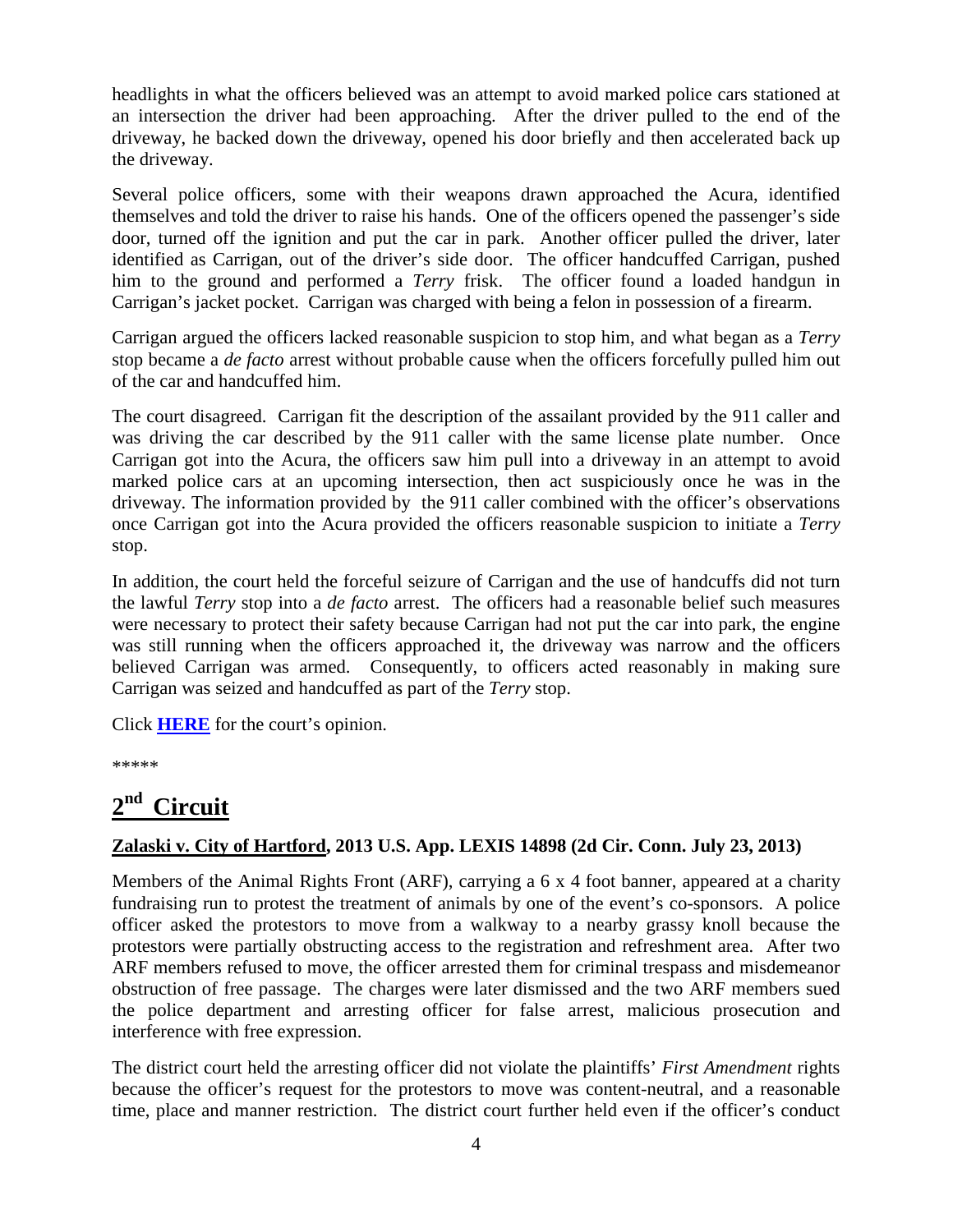did violate the *First Amendment*, the officer was entitled to qualified immunity because a reasonable police officer in his position could have thought the relocation request was lawful.

The district court further held the officer had probable cause to arrest the protestors for disorderly conduct, although the officer charged the protestors with two other criminal offenses.

The court of appeals, while not ruling whether the officer had probable cause to arrest for disorderly conduct, held the officer was entitled to qualified immunity because he had arguable probable cause to arrest the protestors. Even when it is determined probable cause to arrest does not exist; a police officer will still be entitled to qualified immunity if the officer can establish there was arguable probable cause to arrest. Arguable probable cause exists if either it was objectively reasonable for the officer to believe probable cause existed or if officers of reasonable competence could disagree on whether the probable cause test was met.

Here, the court concluded when the officer saw individuals holding a large banner partially blocking access to the registration and refreshment area, it was reasonable to believe probable cause existed to arrest the individuals for disorderly conduct.

Click **[HERE](http://docs.justia.com/cases/federal/appellate-courts/ca2/12-621/12-621-2013-07-23.pdf)** for the court's opinion.

\*\*\*\*\*

## <span id="page-4-0"></span>**5th Circuit**

#### **United States v. Cotton, 2013 U.S. App. LEXIS 13537 (5th Cir. Tex. July 2, 2013)**

Cotton was driving his rental car, when without changing lanes or slowing his speed as required by Texas law, he passed a police officer parked on the side of the road. The officer, having already received a tip Cotton might be carrying drugs, conducted a traffic stop. The officer twice asked Cotton for consent to search the car. Cotton replied both times the officer could search his luggage. After locating and searching luggage located in the backseat of the car, the officer examined the driver's side rear door for evidence of contraband and saw loose screws and tool marks on the door's panel. The officer pried back the panel and discovered crack cocaine. The officer arrested Cotton who then made incriminating statements to the officer.

Cotton argued the officer exceeded the scope of his limited consent to search when, instead of only searching his luggage, the officer searched the entire car for contraband.

The court agreed. Cotton's consent only allowed the officer to search anywhere in the car luggage might be found and then search the luggage. However, the video evidence and the officer's own testimony revealed the officer discovered the loose screws and tool markings on the door panel after he had located and searched Cotton's luggage. The court concluded the officer impermissibly expanded the scope of Cotton's consent by examining the driver's side rear door after he had already located and searched Cotton's luggage. Consequently, the court held the drugs discovered during the officer's unlawful search should have been suppressed as well as Cotton's incriminating statements.

Click **[HERE](http://docs.justia.com/cases/federal/appellate-courts/ca5/12-40563/12-40563-2013-07-02.pdf)** for the court's opinion.

\*\*\*\*\*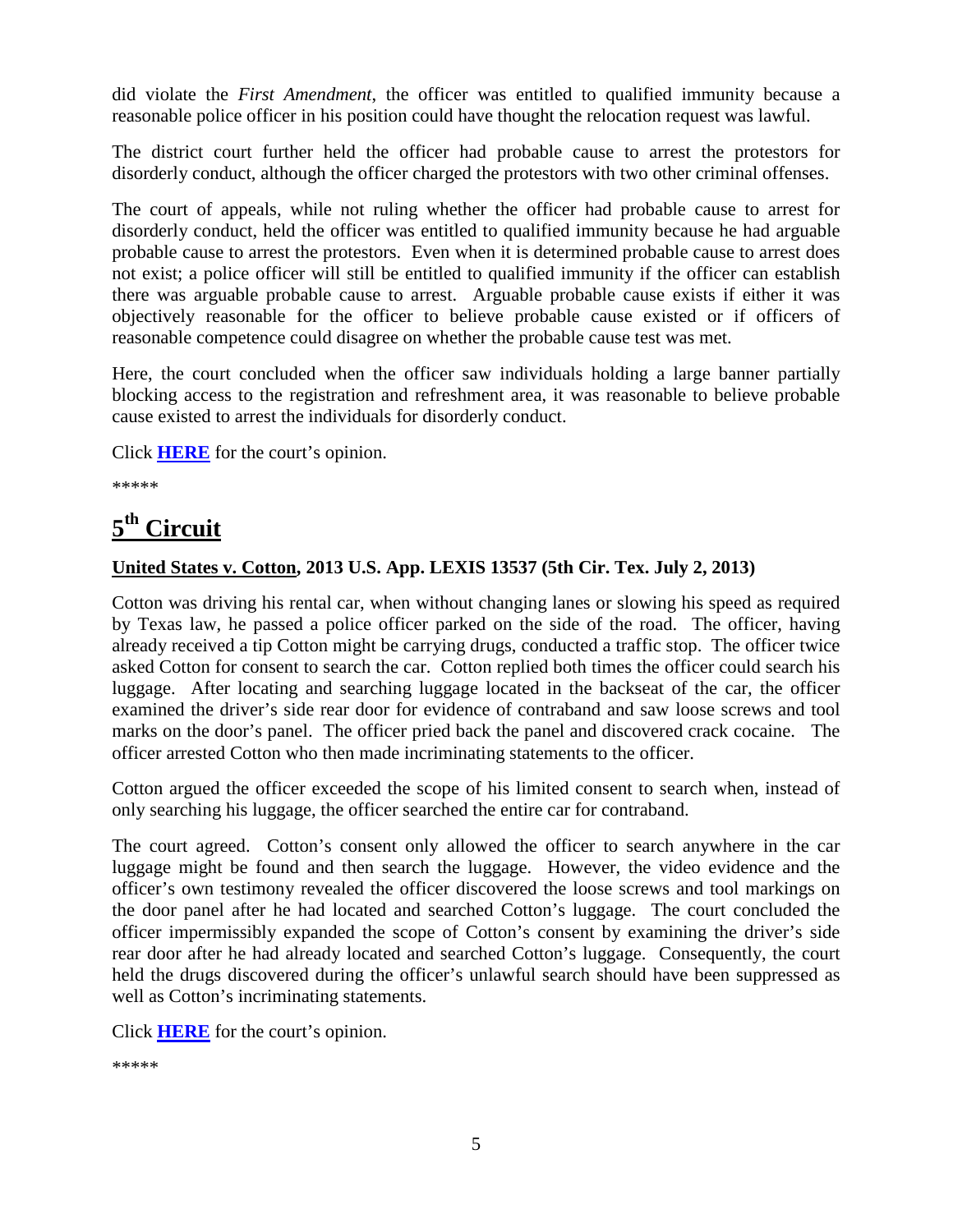## <span id="page-5-0"></span>**6th Circuit**

#### **United States v. Jeter, 2013 U.S. App. LEXIS 13893 (6th Cir. Ohio July 10, 2013)**

Police officers noticed a group of individuals loitering in the parking lot of a shopping center. The shopping center was located in an area from which the police department had received many complaints pertaining to robberies, thefts, drug activity and loitering. As part of a larger police operation to address the loitering issue by saturating the parking lot with police officers, two officers in a marked police car approached Jeter, who was exiting the parking lot on a bicycle. One of the officers asked to speak with Jeter; however, Jeter did not respond. The officers pulled their police car in front of Jeter, which blocked Jeter from leaving the parking lot. As the officers got out of their car, Jeter paused briefly, dropped his bicycle and then ran away. The officers chased Jeter down an alley. As Jeter ran, the officers saw him clutching the right front pocket of his shorts. When the officers caught Jeter, they frisked him and recovered a handgun from the right front pocket of Jeter's shorts. Jeter was charged with being a felon in possession of a firearm.

Jeter claimed the officers illegally seized him when they first approached him on his bicycle and again when the officers caught him after the foot chase. As a result, Jeter argued, the handgun should have been suppressed.

The court disagreed. Regarding Jeter's first encounter with the officers, the court noted, a suspect must submit to an officer's show of authority to be seized under the *Fourth Amendment*. Here, Jeter's momentary pause before fleeing from the officers could not be considered submission to the officers' authority, especially when Jeter did not attempt to talk to the officers, but rather ignored the officers and their request to speak with him. Consequently, because Jeter was not seized, there could be no *Fourth Amendment* violation.

Next, the court ruled Jeter was lawfully seized when the officers apprehended him after the foot chase. The court held Jeter's flight, combined with the grabbing of his front pants pocket in a high crime area gave officers reasonable suspicion to conduct a *Terry* stop. The court found there was no evidence to support Jeter's claim the officers provoked Jeter to flee, based in part on Jeter's admission that he ran because he had a gun. Because the officers had reasonable suspicion to stop Jeter once he fled, Jeter was legally seized, and the gun found in his pocket was not the fruit of the poisonous tree.

Click **[HERE](http://docs.justia.com/cases/federal/appellate-courts/ca6/12-3909/12-3909-2013-07-10.pdf)** for the court's opinion.

\*\*\*\*\*

## <span id="page-5-1"></span>**7th Circuit**

#### **Rabin v. Flynn, 2013 U.S. App. LEXIS 13802 (7th Cir. Ill. July 9, 2013)**

After a police officer saw Rabin carrying a holstered gun on his hip in public, the officer handcuffed and detained Rabin for approximately ninety minutes while the officer and two backup officers sought to confirm the validity of Rabin's carrying license. None of the officers were familiar with the unique license Rabin possessed, one carried primarily by private detectives and security officers. When the officers confirmed Rabin's license was legitimate, he was released.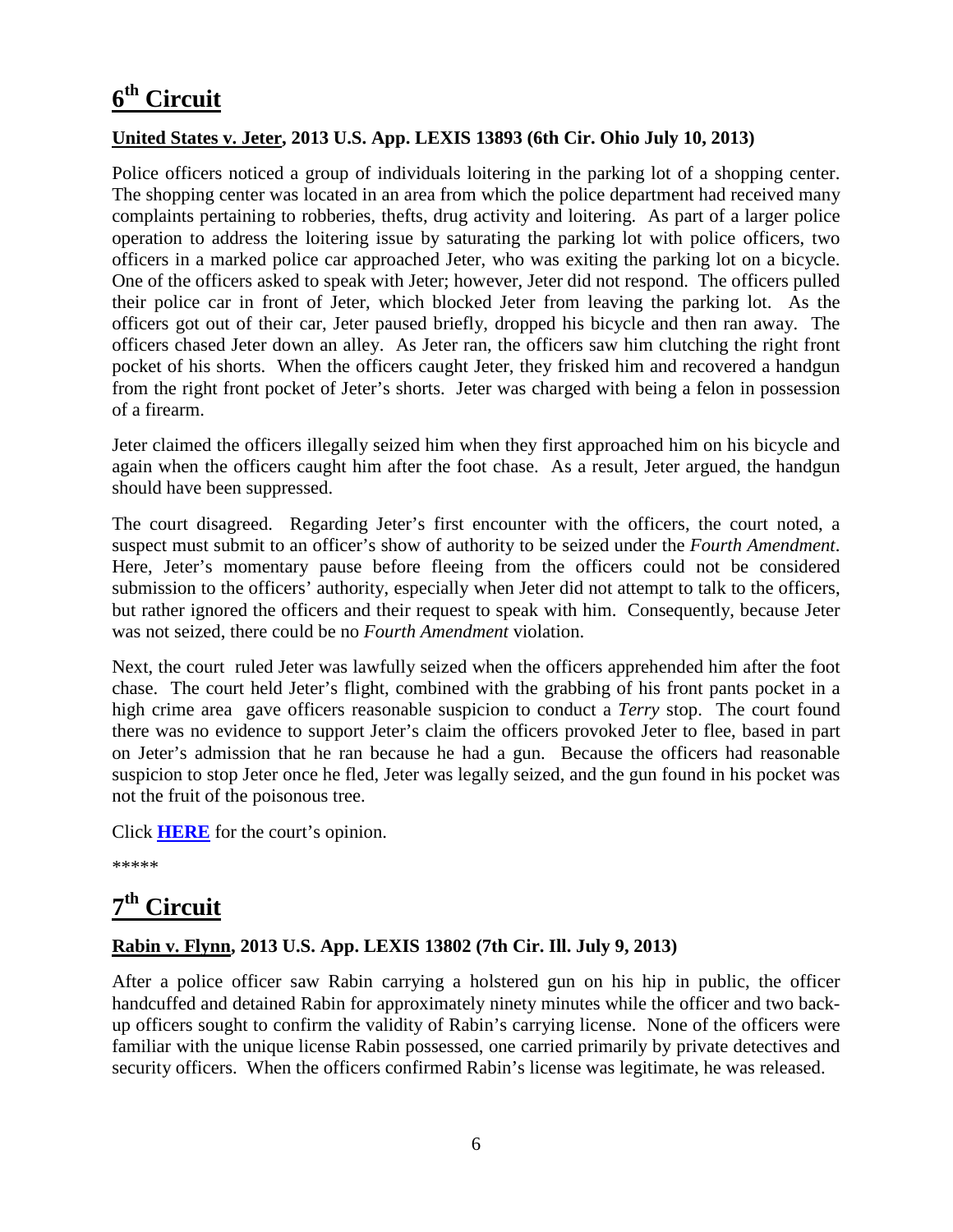Rabin sued Officers Flynn, Quinlan and Knepper for unlawful arrest, arguing the officers should have known about the type of license he possessed and released him as soon as he presented it. Rabin also sued the officers for using excessive force, claiming his handcuffs were overly tight and exacerbated a pre-existing medical condition.

The court held the three officers were entitled to qualified immunity on Rabin's unlawful arrest claim. The court concluded even if the officers had known what type of license Rabin had, it was still reasonable to detain Rabin while the officers verified the legitimacy of the license. Even though the length of Rabin's detention was unfortunate, it was largely caused by the government's failure to have an efficient system of license verification. There was no evidence the individual officers were responsible for the prolonged verification process.

The court further held Officers Flynn and Quinlan were entitled to qualified immunity on Rabin's excessive force claim, but Officer Knepper was not. Rabin claimed he told Officer Knepper the handcuffs were too tight and about his pre-existing neck and hand injuries. Given that Rabin was already handcuffed, no reasonable officer who was aware of Rabin's medical condition would have believed exacerbating Rabin's medical problems by keeping the handcuffs as tight as they were was necessary to ensure officer safety. While Officer Knepper was not entitled to qualified immunity, the court stated he would have an opportunity at trial to dispute Rabin's claim or explain why he did not loosen the handcuffs.

Click **[HERE](http://docs.justia.com/cases/federal/appellate-courts/ca7/11-3904/11-3904-2013-07-09.pdf)** for the court's opinion.

\*\*\*\*\*

### **United States v. Sabo, 2013 U.S. App. LEXIS 15609 (7th Cir. Ind. July 31, 2013)**

Suspecting Sabo was smoking marijuana in his trailer, a police officer knocked on the trailer door. Sabo opened the door and stood in the doorway, physically blocking the officer's entry. The officer asked Sabo, "Do you mind if I step inside and talk with you?" Sabo said nothing, but instead stepped back and to the side and left the door open. The officer entered the trailer and immediately noticed a strong odor of marijuana and several guns leaning against a wall. Knowing Sabo was a convicted felon, the officer had Sabo sit on the couch while the guns were secured. The officer then obtained a warrant and seized marijuana from the trailer. Sabo was charged with several drug and firearm offenses.

Sabo argued the officer violated the *Fourth Amendment* when the officer entered his trailer without consent.

The court disagreed, holding Sabo's non-verbal response to the officer's question constituted implied consent for the officer to enter his trailer. The court commented that on more than one occasion it had found that the act of opening a door and stepping back to allow an officer to enter was sufficient to demonstrate consent.

Click **[HERE](http://docs.justia.com/cases/federal/appellate-courts/ca7/12-2700/12-2700-2013-07-31.pdf)** for the court's opinion.

\*\*\*\*\*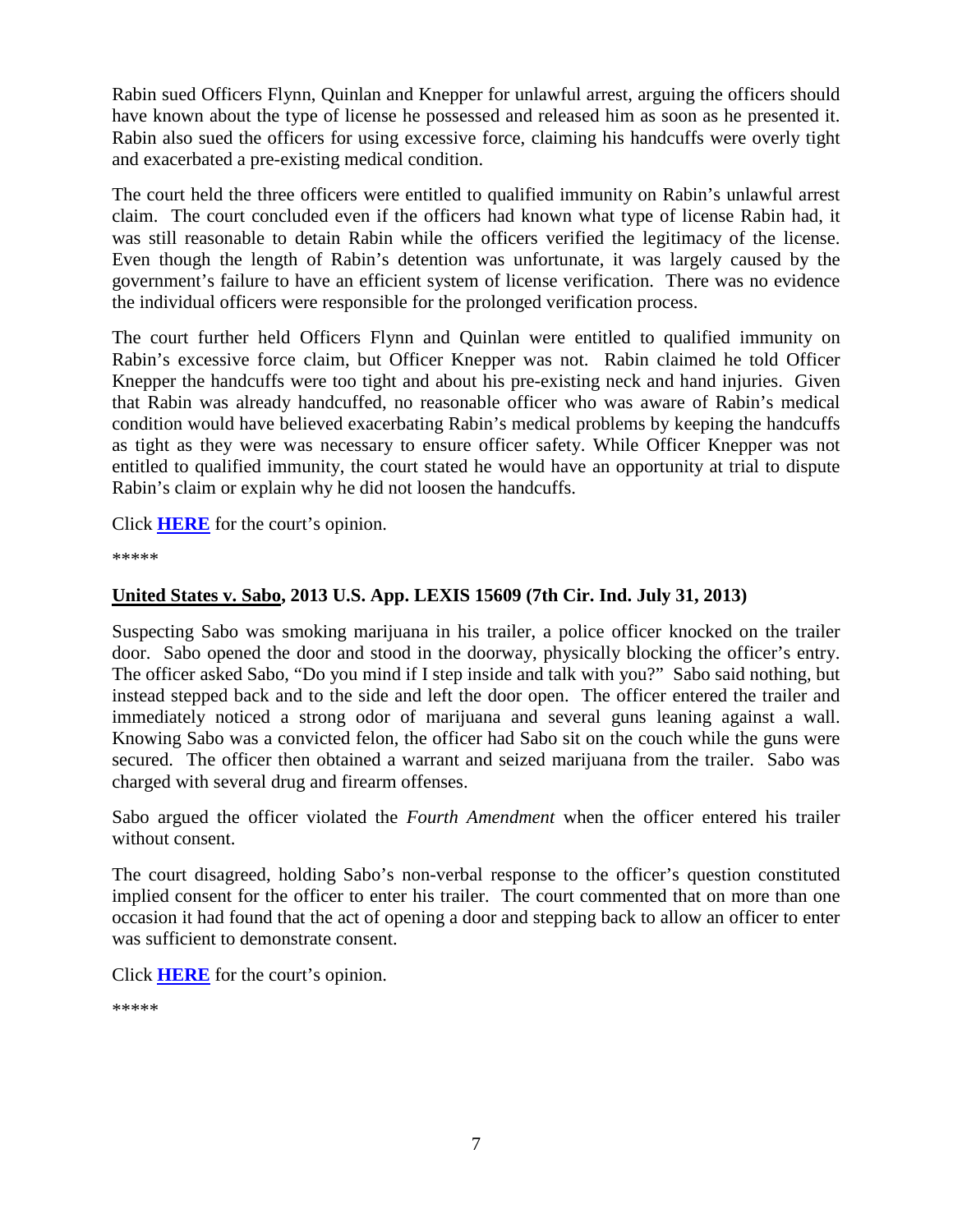## <span id="page-7-0"></span>**8th Circuit**

#### **United States v. French, 719 F.3d 1002 (8th Cir. Mo. July 9, 2013)**

Police officers arrested French. After advising French of his *Miranda* rights and obtaining a signed waiver, the officers interviewed French about two bank robberies and a shooting. A few hours later, French signed a statement admitting he participated in both robberies and intentionally shot a security guard. Officers did not electronically record French's interview, even though recording equipment was available in the building.

French argued the district court improperly admitted his statement into evidence. French claimed his *Fifth Amendment* right to due process was violated when police officers failed to capture his statement on audio or video tape even though the officers had the equipment and opportunity to do so.

The court disagreed, holding, "The Constitution does not mandate electronically recording a defendant's custodial interrogation." In addition, the court noted, "Other circuits have held that incriminating statements are not inadmissible simply because the police failed to record or take notes of the conversations."

Click **[HERE](http://docs.justia.com/cases/federal/appellate-courts/ca8/12-2542/12-2542-2013-07-09.pdf)** for the court's opinion.

\*\*\*\*\*

#### **United States v. Bausby, 2013 U.S. App. LEXIS 14011 (8th Cir. Mo. July 11, 2013)**

When a man drove past Bausby's house, he saw a motorcycle inside the chain-link fenced front yard that resembled a motorcycle stolen from him two months earlier. The motorcycle had a "For Sale" sign next to it. The man called the police and waited for officers to arrive.

When officers arrived, the man gave the officers the Vehicle Information Number (VIN) for his stolen motorcycle. The officers entered Bausby's front yard through an unlocked gate in the chain-link fence. The officers walked up to the front door of the house, which was only accessible after entering the fenced-in front yard. After knocking on the front door and receiving no answer, the officers checked the VIN on the motorcycle. The officers confirmed the VIN on the motorcycle matched the VIN provided by the man and confirmed that it matched the VIN reported to the police by the man. The officers also saw several automobiles in an unfenced driveway shared with a neighboring house. Some of the vehicles had missing VINs and one of the vehicles had been reported stolen.

The officers obtained a warrant, searched Bausby's house and discovered a shotgun. Bausby was charged with being a felon in possession of a firearm.

Bausby claimed the officers' warrantless entry into the chain-link fenced front yard of his house violated the *Fourth Amendment*. Bausby argued that area constituted the curtilage of his home and the officers entered it without a warrant, consent or an exception.

The court held the area of the front yard where the motorcycle was displayed did not constitute the curtilage of Bausby's house. Even though the motorcycle was close to the house and the front yard was enclosed with a chain-link fence, these factors were outweighed by the fact that Bausby took affirmative steps to draw the attention of the public to the front yard of his house.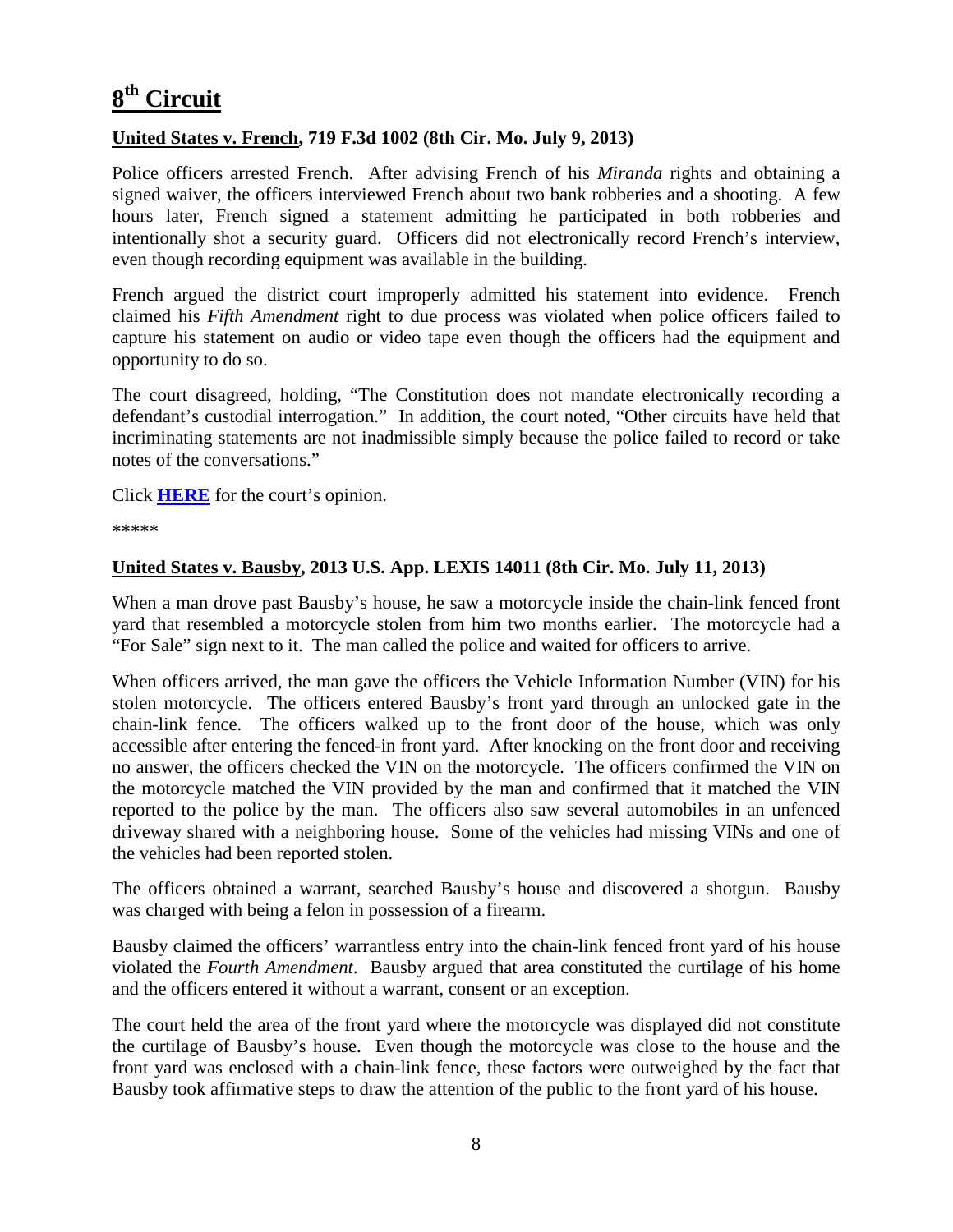First, Bausby used the front yard to display the motorcycle and other items he was selling to the public who passed by his house. The court stated, "What a person knowingly exposes to the public, even in his own home, is not a subject of *Fourth Amendment* protection."

Second, while the front yard was fenced, the fence was only a four or five-foot chain-link fence and not a fence designed to limit the observation of those passing by.

Because the front yard of Bausby's house where he displayed the stolen motorcycle was outside the curtilage of the home, the officers were allowed to enter that area to observe the motorcycle and its VIN more closely without violating the *Fourth Amendment*.

Click **[HERE](http://docs.justia.com/cases/federal/appellate-courts/ca8/12-3212/12-3212-2013-07-11.pdf)** for the court's opinion.

\*\*\*\*\*

### **United States v. Mathias, 2013 U.S. App. LEXIS 15623 (8th Cir. Iowa July 31, 2013)**

A police officer received information from an anonymous source that led him to believe Mathias was growing marijuana in the back yard of his home. A tall fence constructed of vertical wooden slats spaced approximately a quarter-inch apart surrounded Mathias' back yard. After the officer's initial attempts to view Mathias' back yard were unsuccessful, the officer contacted a neighbor living on the adjacent property to the north of Mathias' home. The officer obtained the neighbor's permission to walk along the neighbor's southern property line. However, the officer was unaware Mathias' fence was set approximately eighteen inches south of the property line. As a result, when walking along the north side of the fence, the officer was physically trespassing along an eighteen-inch strip of grass and weeds on Mathias' property.

While on the eighteen-inch strip, the officer looked through the gap in the wooden slats into Mathias' back yard. The officer saw a number of potted marijuana plants. The officer obtained a warrant, searched Mathias' home and recovered marijuana plants, scales, packaging material and cash. Mathias was indicted for conspiring to manufacture marijuana.

Mathias moved to suppress the evidence seized from his home, arguing he had a reasonable expectation of privacy in the eighteen-inch strip of land because it was part of the curtilage of his home.

The court disagreed. While the strip of land was close to Mathias' home, it was not included within Mathias' fence, there was no indication Mathias' put the strip of land to any use commonly associated with the home, and there was no indication Mathias made any effort to protect the strip of land from observation by others. Consequently, the court held the strip of land constituted an open field, and *Fourth Amendment* protection does not extend to open fields.

Mathias also argued the officer's actions while standing on the strip of land constituted a trespassory search, in violation of the *Fourth Amendment*. In *U.S. v. Jones*, the Supreme Court held a physical trespass for the purposes of gathering information constitutes a trespassory search prohibited by the *Fourth Amendment*. However, a *Jones* trespassory search requires the officer's intrusion to be into a constitutionally protected area. As the police officer was within an open field when he looked through Mathias' fence, his actions did not constitute a trespassory search.

Finally, Mathias argued the officer's observations from the strip of land violated the reasonable expectation of privacy he had in his back yard.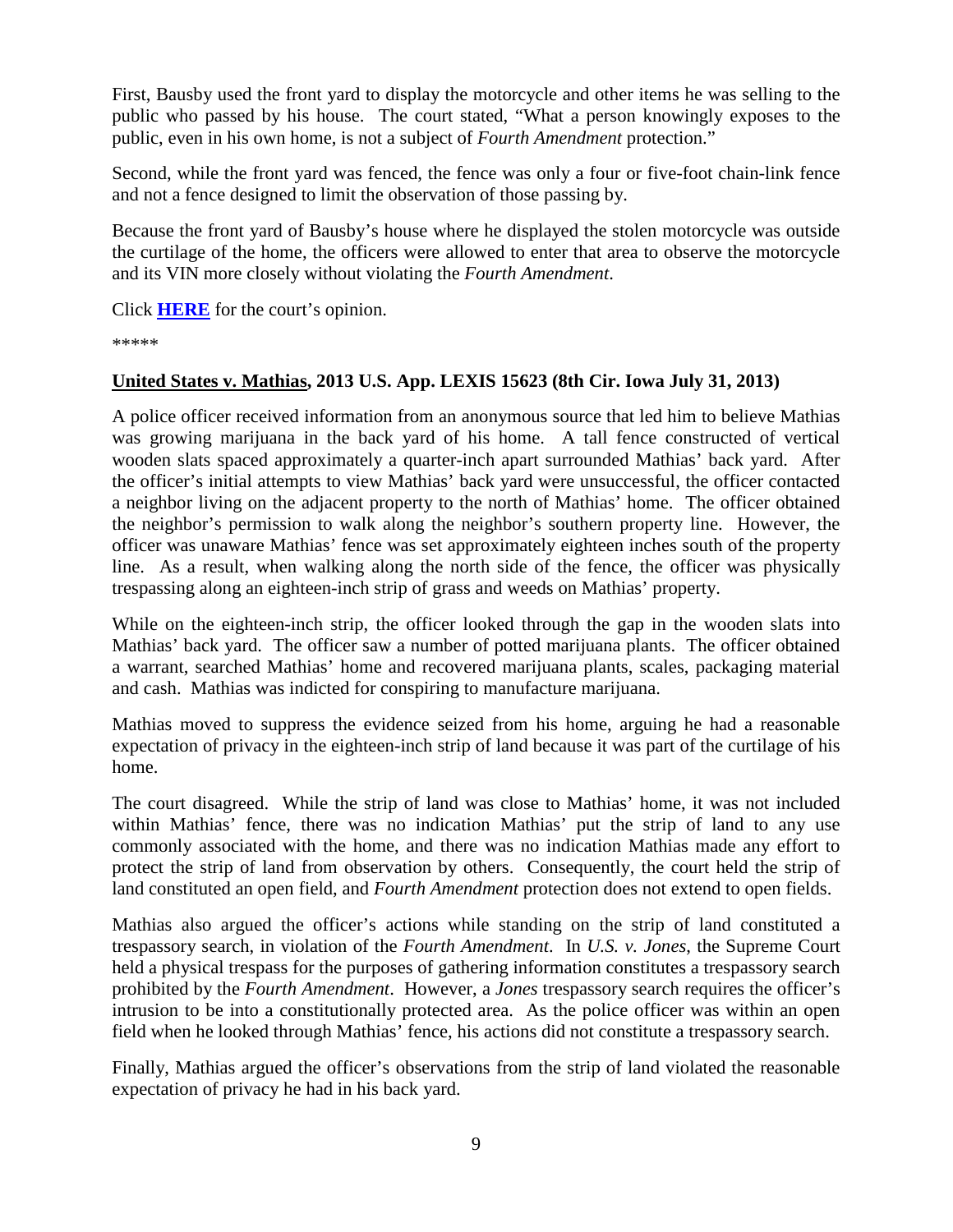Again, the court disagreed. The officer lawfully observed Mathias' backyard from the strip of land on the other side of Mathias' fence. While the presence of the fence established Mathias had a subjective expectation of privacy in the back yard, the gaps in the fence through which his back yard could be seen unaided, rendered this expectation of privacy objectively unreasonable.

Click **[HERE](http://docs.justia.com/cases/federal/appellate-courts/ca8/12-3092/12-3092-2013-07-31.pdf)** for the court's opinion.

\*\*\*\*\*

## <span id="page-9-0"></span>**10th Circuit**

## **United States v. Briggs, 2013 U.S. App. LEXIS 13488 (10th Cir. Okla. July 2, 2013)**

While on patrol in a high crime area, two police officers saw two men walking toward them. Although the officers were in an unmarked car, the car was identifiable as a law enforcement vehicle as it had tinted windows, light bars on the front and back windows and police lights on its fog lights and mirrors. Upon seeing the police car, the men immediately turned onto a cross street. One of the men, later identified as Briggs, repeatedly looked over his shoulder at the officers and grabbed at the waistline of his pants. As the officers got closer, the men picked up their pace and then split up and began to walk in different directions. When the officers got out of their car, Briggs continued to walk away from the officer and grab at his waistline. After one of the officers asked the men to come over and speak with them, Briggs turned, faced the officers and began to back away while the other man took off running. One of the officers drew his firearm and told Briggs not to run. Briggs said he would not run and then told the officer, "I've got a gun on me." The officer recovered a handgun from Briggs' waistline, the same area Briggs had been grabbing. Briggs was indicted for being a felon in possession of a firearm.

Briggs claimed the officers violated his *Fourth Amendment* rights by detaining him without reasonable suspicion that he was engaged in criminal activity; therefore, the handgun should have been suppressed.

The court disagreed. Briggs was seized for *Fourth Amendment* purposes when the officer drew his firearm, pointed it at Briggs and told Briggs not to run. By the time this occurred, the officers had reasonable suspicion to detain Briggs because Briggs and the other man were walking in a high crime area; the men changed direction and picked up their pace upon seeing the police vehicle; Briggs repeatedly grabbed at his waistline; the two men took divergent paths after turning away from the officers, when the officers asked to speak with the men, Briggs turned and backed away, and the other man fled after the officers got out of their car. The court stated none of these factors alone would have justified detaining Briggs; however, when taken together they provided a particularized, objective basis for concluding criminal activity was afoot and that further investigation was warranted.

Click **[HERE](http://docs.justia.com/cases/federal/appellate-courts/ca10/12-5140/12-5140-2013-07-02.pdf)** for the court's opinion.

\*\*\*\*\*

## **United States v. Nicholson, 2013 U.S. App. LEXIS 14153 (10th Cir. N.M. July 12, 2013)**

Nicholson was stopped at a red light at a busy intersection in the left-turn lane. Nicholson planned to make a left turn onto Main Street, which had multiple lanes in each direction. When the traffic light changed, Nicholson made a left turn onto Main Street's outermost right lane. Although the intersection had no markings or instructions to indicate a driver must maintain and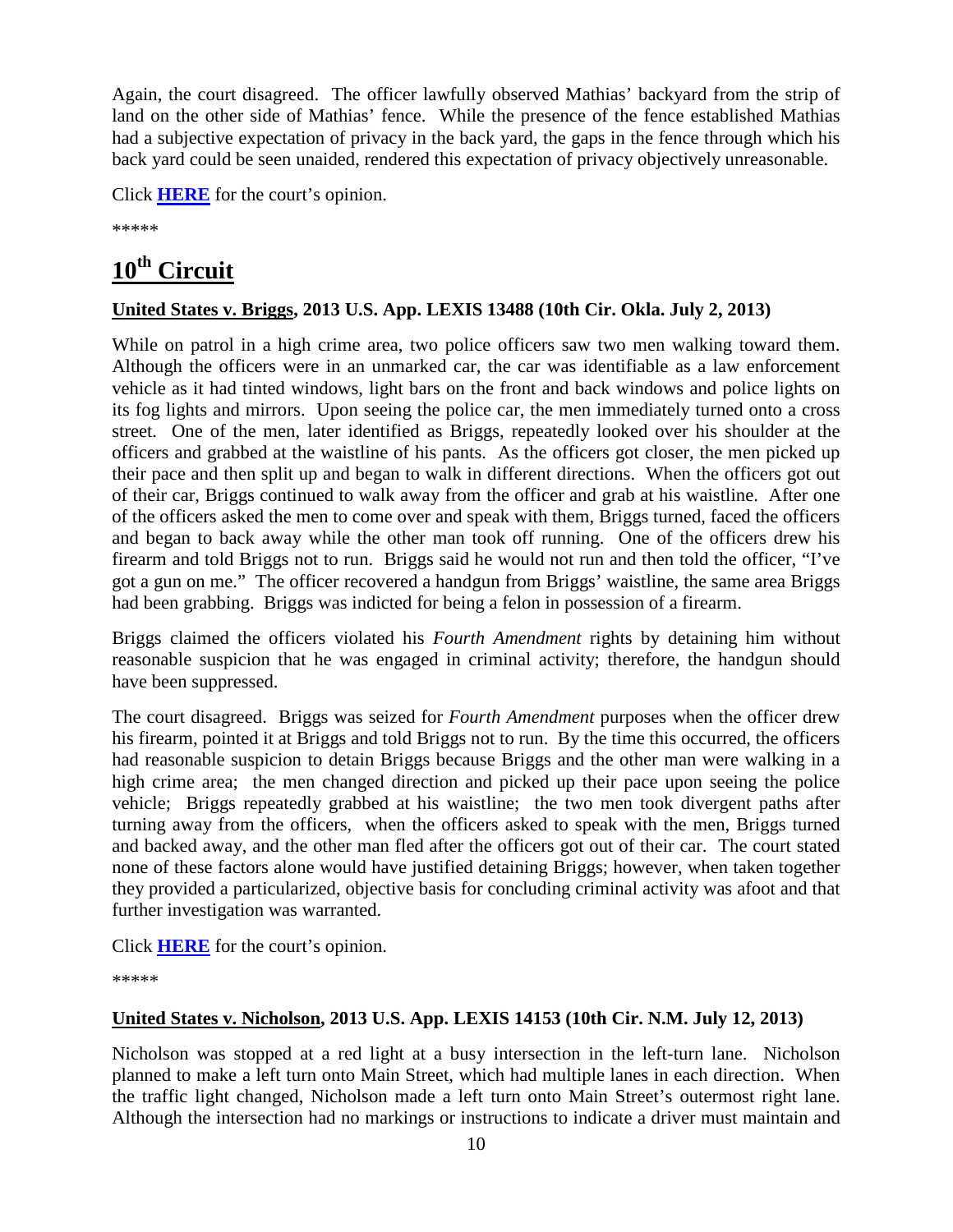complete a turn by remaining in the left lane, a police officer stopped Nicholson. The officer believed Nicholson violated a city ordinance by failing to enter the left lane on Main Street when completing his left turn. As the officer approached Nicholson's car, he smelled marijuana. The officer asked Nicholson to get out of the car, and when Nicholson opened his door to get out, the officer saw two glass pipes commonly used for smoking methamphetamine in the driver's door pocket. After Nicholson refused consent to search his car, the officer allowed Nicholson to leave, but seized his car. The officer obtained a warrant, searched Nicholson's car and discovered methamphetamine, marijuana seeds, a scale and a handgun. Nicholson was charged with several drug and firearm related offenses.

Nicholson argued the city ordinance he was cited as violating did not prohibit the left turn he made; therefore, the traffic stop violated his *Fourth Amendment* rights.

The court agreed. The officer stopped Nicholson on the assumption the city ordinance required a driver making a left turn to complete the turn in the leftmost lane. Despite the many statutory provisions that regulate turns, the court held none specifically prohibited the type of left turn made by Nicholson. As a result, the traffic ordinance relied upon by the officer did not provide a legal basis to stop Nicholson. The court noted mistakes of law made by a police officer are objectively unreasonable. The court further stated, "Requiring law enforcement personnel to know the law they are asked to enforce comports with a basic policy of fairness. If a defendant is presumed to know the law, we must expect as much from law enforcement."

#### Click **[HERE](http://docs.justia.com/cases/federal/appellate-courts/ca10/11-2169/11-2169-2013-07-12.pdf)** for the court's opinion.

\*\*\*\*\*

### **Courtney v. State of Oklahoma, ex rel., Department of Public Safety, 2013 U.S. App. LEXIS 14229 (10th Cir. Okla. July 15, 2013)**

During a traffic stop, Courtney told the police officer he had a gun in the trunk of his car. The officer seized the gun and arrested Courtney for possession of a firearm by convicted felon, under Oklahoma law, after the officer learned Courtney had been adjudicated delinquent of a felony as a juvenile approximately twelve years prior. The district attorney ordered Courtney released from jail and never filed any criminal charges. Courtney's gun was returned to him almost a year after his release.

Courtney sued the officer, for among other things, arresting him without probable cause in violation of the *Fourth Amendment*. Courtney also sued the State of Oklahoma for conversion, as his firearm was not returned to him for almost one year after his release.

The court held the officer was not entitled to qualified immunity. While Oklahoma law prohibits the possession of firearms by convicted felons, a juvenile adjudication over ten years old does not qualify as an underlying felony. When the officer arrested Courtney, he knew the felony on Courtney's record was disposed of as a juvenile adjudication and it was over ten years old. Therefore, the court concluded, based on the facts known to him at the time of arrest, the officer lacked probable cause to arrest Courtney for possession of a firearm by a convicted felon.

The court further held Oklahoma's felon-in-possession statute is not ambiguous insofar as persons adjudicated delinquent for a felony as juveniles are only prohibited from possessing firearms for ten years. The information known to the officer at the time of arrest made clear Courtney's juvenile adjudication fell into this category. As a result, the court concluded it was